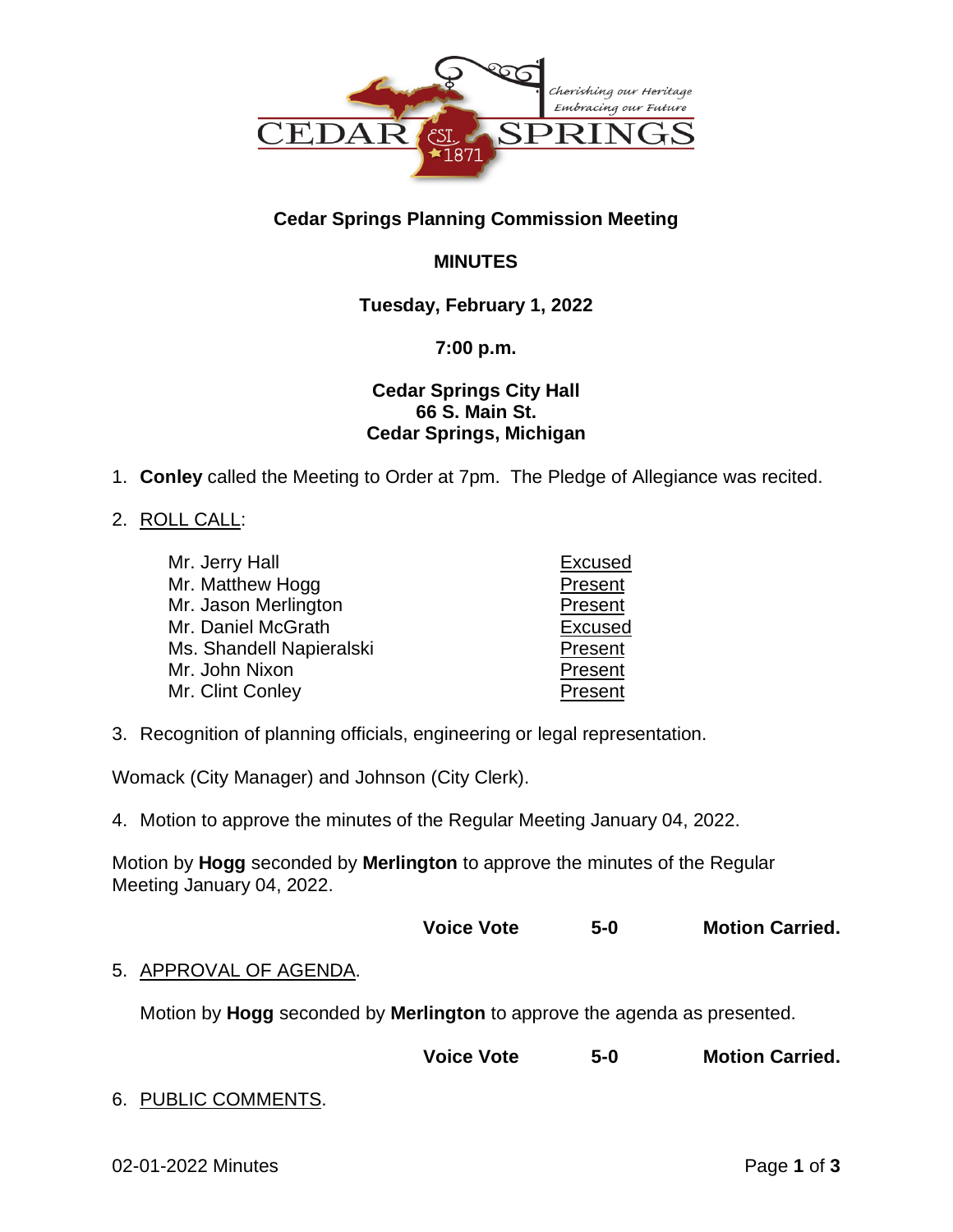*Those citizens wishing to speak on agenda and non-agenda items will be allowed a maximum of four minutes each to address their concerns. This is the only time during the meeting that citizens are allowed to address the Planning Commission. Please state your name and address for the record if you would like.*

None.

## 7. CONFLICTS OF INTEREST AND EX-PARTE COMMUNICATION INQUIRY.

None.

#### 8. SCHEDULED PUBLIC HEARINGS.

- A. Ordinance amendment to Chapter 40, Section IV. Division 2 to modify Sec. 40-446 Walls and Fence
	- i. Motion to recommend approval to the City Council of the proposed amendment to Chapter 40, Section IV. Division 2 to modify Sec. 40-446 Walls and Fence

**Conley** opened the public hearing at 7:04pm.

Public Comment: **Rose Powell** is glad that this is happening because of some previous safety concerns.

**Conley** closed the public hearing at 7:06pm.

Motion by **Nixon** seconded by **Hogg** to recommend approval to the City Council of the proposed amendment to Chapter 40, Section IV. Division 2 to modify Sec. 40-446 Walls and Fence.

|  | <b>Voice Vote</b> | $5 - 0$ |  | <b>Motion Carried.</b> |
|--|-------------------|---------|--|------------------------|
|--|-------------------|---------|--|------------------------|

- 9. SITE PLAN REVIEWS.
	- A. SLU and Zoning review for 38/39 E. Elm St. to be used as a 3-unit multi-family home.

**Womack** reported that there have been some homes that have been illegally modified, The board has started issuing Special Land Uses for some of these uses in the B-2 district. **Mark Hoskins** reports that Mr. Rowland purchased the property as a 3 family home in 1992. They are seeking a special land use to continue the use. He reported that the applicant could combine the properties if required. **Womack** wanted to see how the board interprets Section 40-577 (e3). **Conley** would interpret the ordinance to permit the use of 1 and 2 family homes only. **Nixon** would interpret the ordinance to permit the use because of the continued use. **Merlington and Hogg** would be inclined to continue to permit the use with the restriction that the parcels must be combined.

Straw Poll -Does subpart 3 allow the continued use of a triplex? Yes-Napieralski, Merlington, Hogg, Nixon No-Conley

Motion by **Hogg** seconded by **Merlington** to table the SLU and Zoning review for 38/39 E. Elm St. to be used as a 3-unit multi-family home.